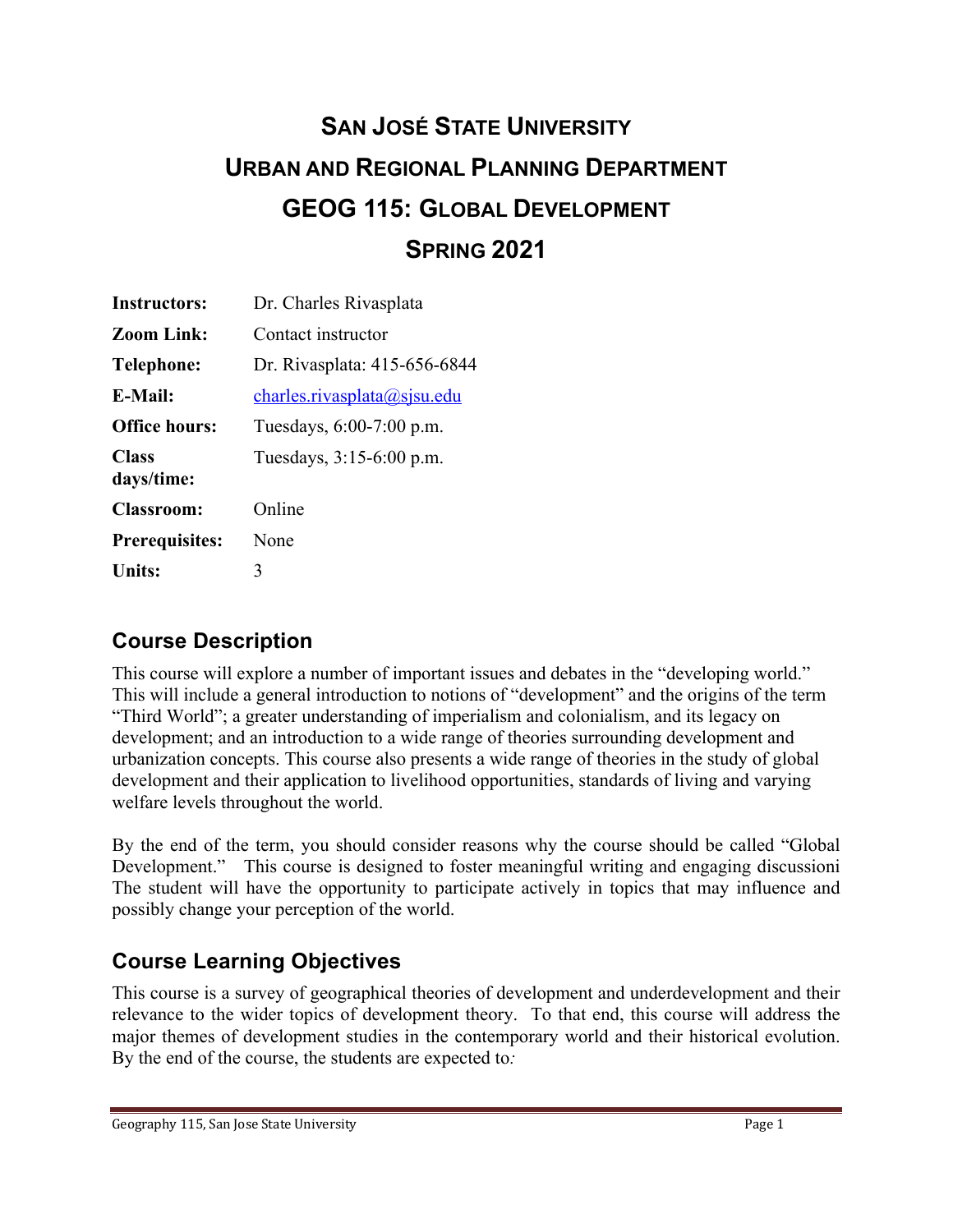CLO 1. Understand the conflicting nature of definitions of development. This goal will be achieved through class lectures and the first writing assignment.

CLO 2. Evaluate the role of colonialism and imperialism in the global economic system. This goal will be achieved through class lectures/in-class discussion, the midterm exam, and the second essay.

CLO 3. Define and evaluate the conflicting theories of development. This goal will be achieved through class lectures/in-class discussion and the midterm exam.

CLO 4. Discuss the role of globalization in the development - underdevelopment debate. This goal will be achieved through class lectures/in-class discussion and the final exam.

CLO 5. Discuss the role of various geographic concepts in explaining the potential for development in different regions of the world. This goal will be achieved through class lectures/in-class discussion and the final exam and the group project.

CLO 6. Identify and explain the role and effect of various actors in the global political-economic system on the development of regions across the world. This goal will be achieved through class lectures/in-class discussion the final exam, and the group project.

# **Credit Hours**

At SJSU, students are expected to spend at least two hours outside of class for every one hour of in-person class time. Because this is a three-unit course, you can expect to spend a minimum of **6 hours per week** completing class-related assignments in addition to the in-person class meetings. Assignments include weekly readings  $(\sim]34$  hours), writing assignment  $(\sim]8$  hours), term group essay and presentation  $(\sim 19$  hours), studying/preparing for exams  $(\sim 8$  hours/exam), preparation for in-class engagements and other activities  $(-19$  hours). These assignments may require work beyond the minimum 6-hours of work outside the classroom. Careful time management will help you keep up with readings and assignments and enable you to succeed in all your classes.

# **Course Canvas Page**

Copies of the course materials such as the syllabus, major assignment handouts, etc. are provided on the course Canvas page.

# **Required Texts/Readings**

#### **Required Readings:**

- 1. Potter, R. B. et al. (2008). *Geographies of Development*. Third Edition, Pearson/Prentice Hall Education Ltd.: New York. ISBN: 9780132228237. A hard copy of the text is often available at the SJSU Spartan Bookstore on campus; however, in this time of pandemic, it may be easier to order it directly from an online vendor, such as Amazon.com.
- 2. Orwell, G. (1934) *Burmese Days*. London: Harcourt Brace and Company. ISBN: 139780156148504. A hard copy of the text is often available at the SJSU Spartan Bookstore on campus; however, in this time of pandemic, it may be easier to order it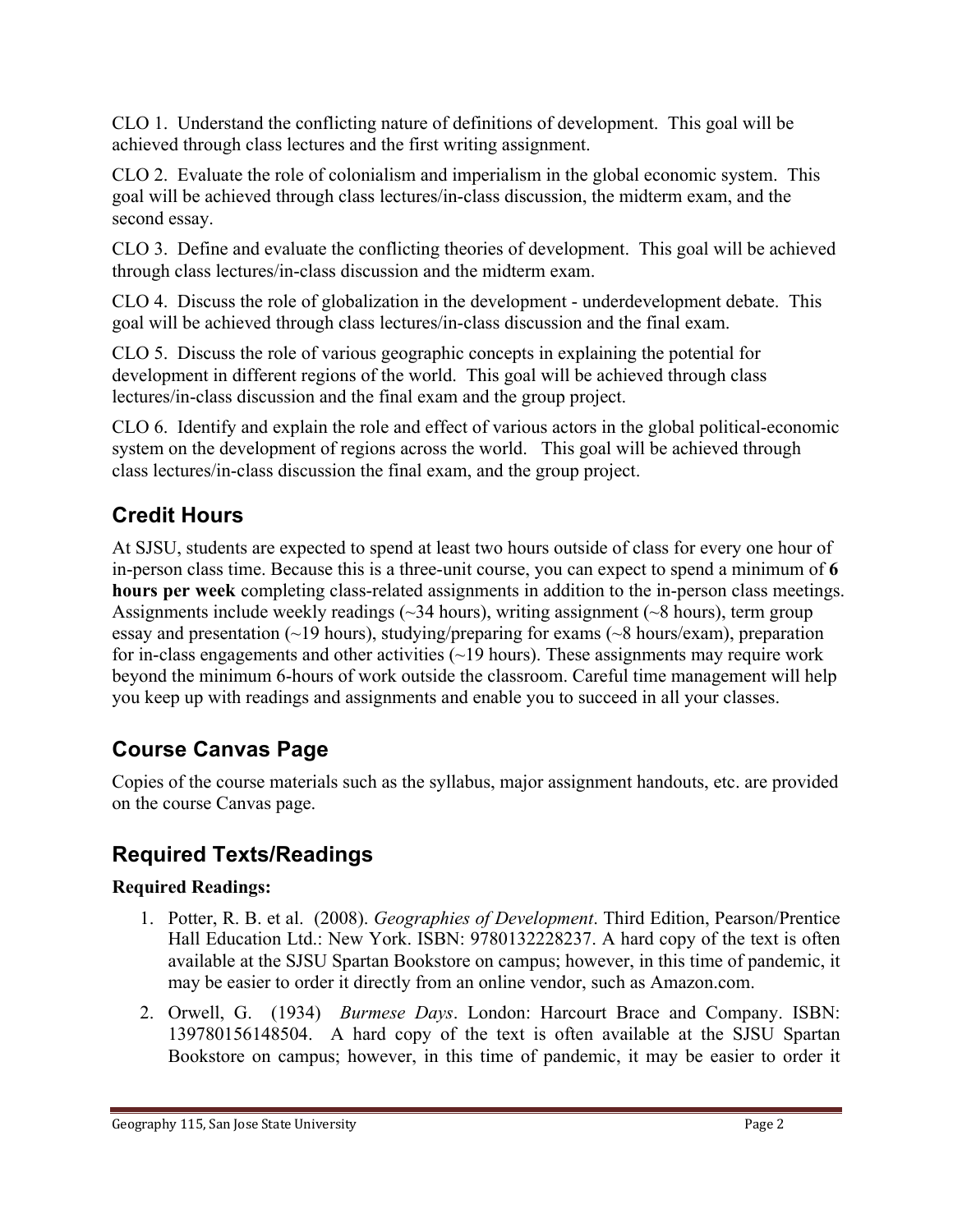directly from an online vendor, such as Amazon.com.

# **Assignments and Grading Policy**

Teaching development effectively requires discussion and interaction within the class as well as hands-on learning –by-doing activities. As a result, we have structured the course requirements and grade distribution accordingly. There are two exams – a midterm and a final – and several discussion/presentation sessions, two of which are associated with individual assignments and one based on a group project. The rest are weekly exercises that could be done individually (take home) or by groups in class.

#### **Exams**

- 1. *Mid-term Exam* **[20%]** (CLO 1, 2, and 3)–You will choose two sets of exam questions from four. Questions will be topic specific and require detailed knowledge of a particular lecture area. Part A will be composed of short answer type questions, e.g. definitions and short answers. Part B will be an essay question. There will be questions on the lecture material, and the readings, as well as some questions that are about both a combination of the readings and the lecture material.
- 2. *Final exam* **– [20%]** (CLO 4, 5, and 6). Again, you will answer two sets of exam questions from four on the paper. The exam covers only materials from the second half of the course, and the exam questions are structured in the same way as the mid-term.

#### **Assignments, Group Project, and Exercises**

#### **Individual Assignment 1 – [10%] (CLO 1)**

Using Chapter 1 of the textbook, I would like you to write a short 2-page paper on the meaning of development. This assignment is open-ended, and there is certainly scope for doing your own thing. The only ground rule is that you need to refer to Chapter 1 in such a way that convinces me that you have read and thought about the chapter! This assignment will follow lectures and discussions that we will have in class related to the topic, and the vexing issue of defining development. The essay is due in class on **Tuesday, March 9** (worth 10% of the final grade).

As for the bureaucratic details, the review should be no more than 750 words, double-spaced (excluding the bibliography/footnotes). Grammar counts so edit your work but more importantlyrun a spell check and read the paper out loud to yourself the night before you turn it in. A half point will penalize any work that is late each working day.

#### **Individual Assignment 2 – [10%] (CLO 2) Boundaries/Tensions in Colonial Burma**

Write a two-to-three-page essay on *Burmese Days* by George Orwell. The novel (one of my alltime favourites!) takes place in upper Burma in the waning days of the British Empire. One of the underlying purposes of boundaries in British Colonial times was to distinguish and define who was the colonizer and who was the colonized. The novel, *Burmese Days*, although written in reasonably simple prose, is deeply complex in the way that it explores the boundaries and tensions between and among the colonizers and the colonized (e.g., the Britons policing the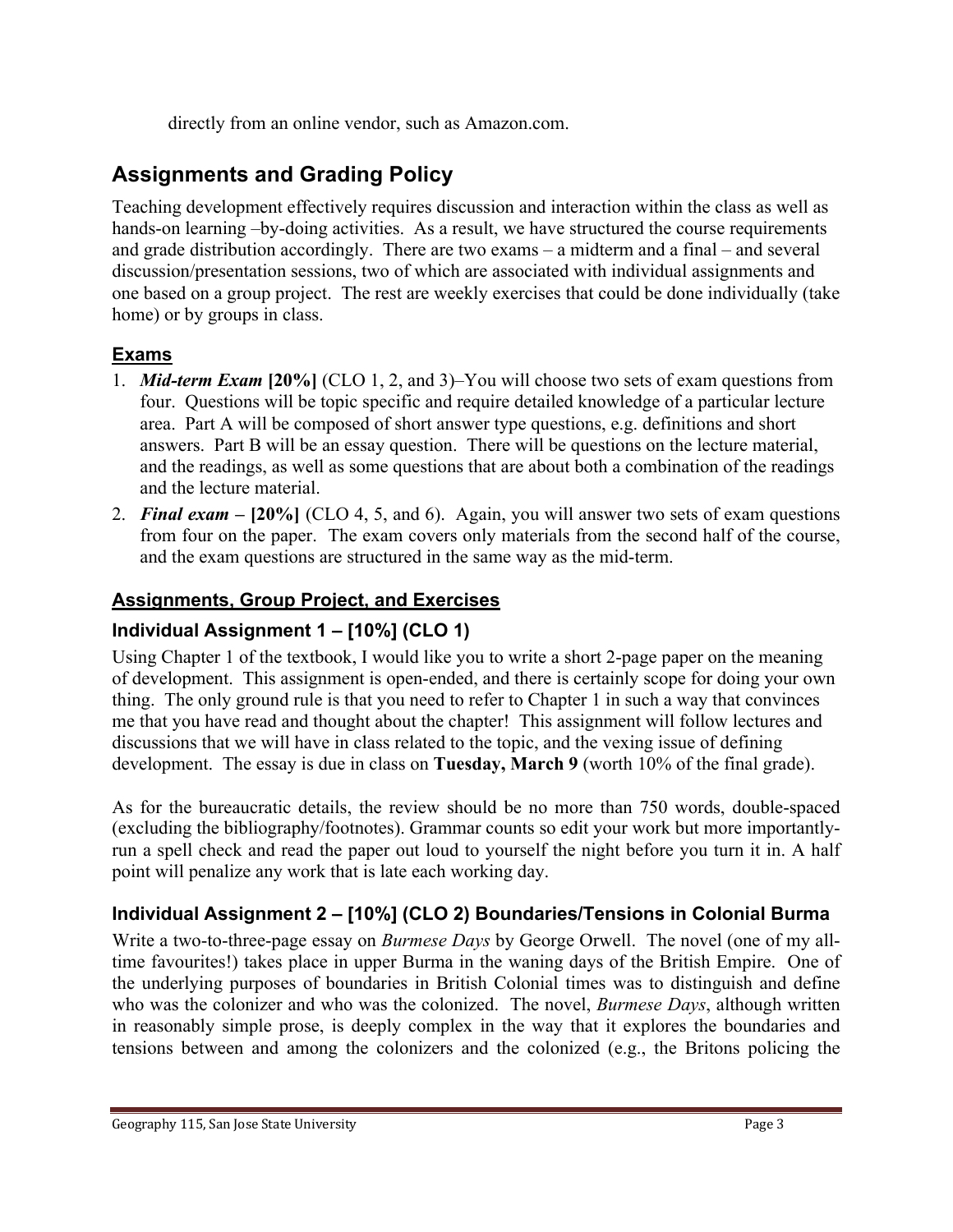boundaries of the club, the boundaries between native men and British women, the boundaries of friendship/trust between the British men and native men, the maintenance of boundaries between colonizer and colonized through force, and so on). However, Orwell does an excellent job in demonstrating how these boundaries (and identities) were very flexible in many ways, and, in fact, "British Rule" may not be what it initially appears to be.

Your assignment is to read the entire book and then discuss how some type of boundary (or identity) maintained or defined who was a colonizer and who was colonized. You will then need to discuss how this boundary was bent, or perhaps made more "permeable" when considering the day-to-day lives of everyone living in upper Burma in the era of late Colonialism.

Again, the short essay should be no more than 900 words (double spaced and 12-point font), and 2-3 pages. We will dedicate part of the discussion period on Thursday, November 17 to *Burmese Days*. Late papers will be penalized at a rate of half a point per working day. The essay is due in class on **Tuesday, May 4** (and is worth 10% of the final grade).

#### **Group Term Project [25%; 20% Project + 5% Presentation] (CLO 5 and 6)**

Along with 3 or 4 other students (maximum group size  $= 5$ ), I want you to choose an on-going and contemporary issue in development, and using both academic literature, and especially information taken from current newspapers, magazines, films, TV, and/or video, prepare an inclass presentation about it for the end of term, as well as a collective written report that should be between 9-11 pages (excluding figures, tables, references). The issue you choose must be current, and there should be sufficient material that it can be made into a collective term paper.

Examples of topics might include: the effects of debt repayment on Sub-Saharan African countries; the effects of AIDS on those same countries; the effectiveness of foundations towards raising awareness and pressing for policy action regarding debt relief, malaria, and AIDS, and so forth; use of child labour; problems of urban planning in specific third world cities; the world empire of Coca Cola/Walmart/Royal Dutch Shell/Pharmaceutical TNCs; the use of third world computer programmers by Microsoft; Coffee production and fair trade – role of Starbucks in fair trade coffee/tea; protests against WTO; Global Call Centres in India; the informal sector in Jakarta; women factory workers in Bangkok; Green Revolution in India; farm squatting in Zimbabwe; Maquiladoras in Mexico; deforestation in Brazil; corruption in LDCs; brain drain in South East Asia; Rise of China/India as an "up and coming" global power; rural poverty in Ethiopia; illegal economic migration from China; health care in Cuba and so on.

The above are just examples of potential topics, but I hope they give you an idea. I think the topics that are most likely to work well will be current and specific. Don't think that you have to do a project on very large issues like, say, Third World debt (although you can if you want). It can be on something on a relatively smaller scale, for example, on a single company (TNC) or local development project.

By the fourth week of the term I will make sure everyone is signed up in a group. It will be your responsibility to meet with other members of your group to decide on a specific project topic. By week 7, I want a 200 word abstract of your proposed group project. Final presentations will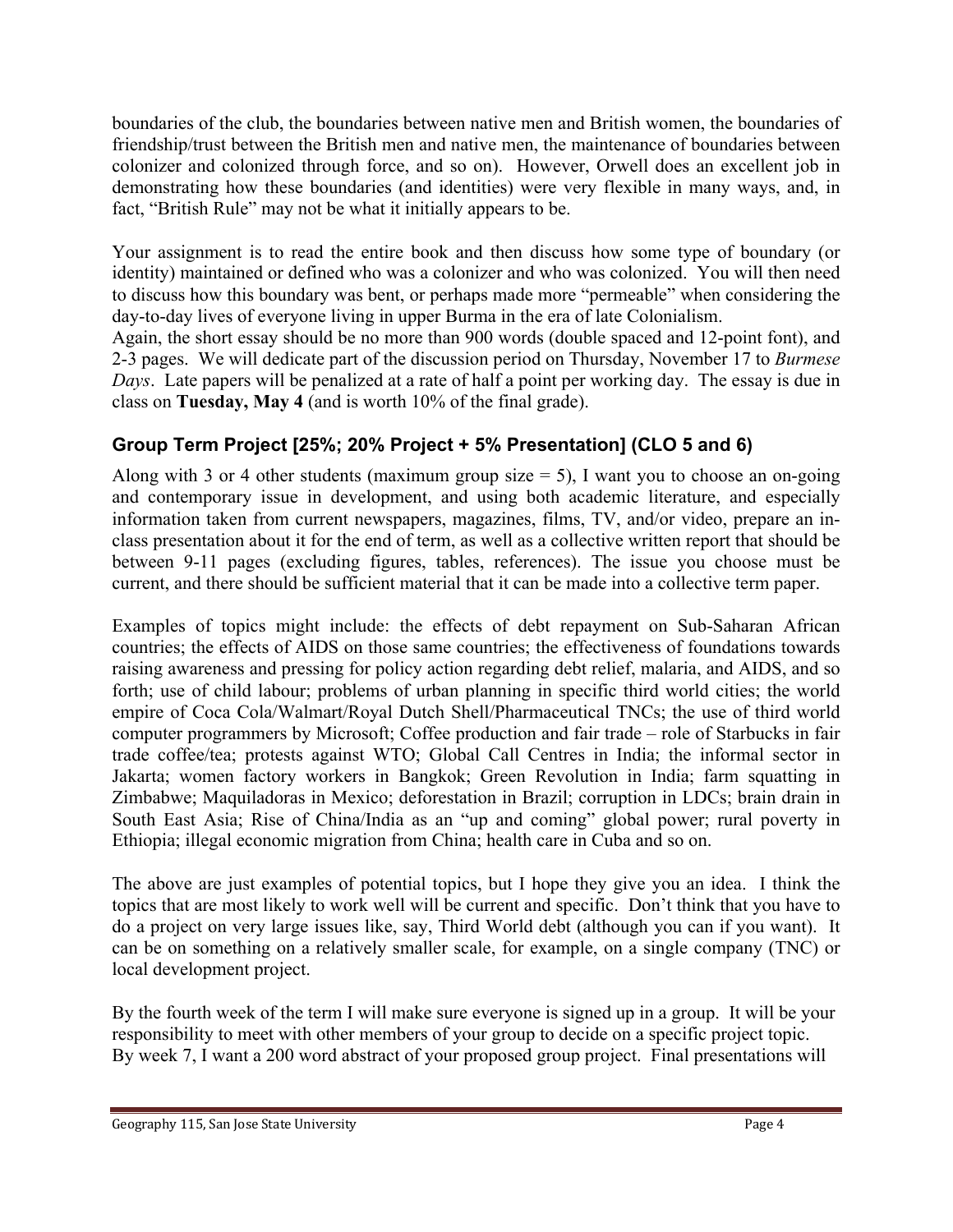be during the last three weeks of class. Presentations should be 15-20 minutes long. Each presentation will be worth 5% of the total group mark of 25%.

The written version of the group project is due **on Canvas by Tue., May 11 at 12 noon**. There is a late penalty of one letter grade per working day (e.g. C+ becomes C when late by one day). Everyone undertaking a given project will receive the same grade (worth 20% of the final grade).

#### **In-Class Exercises/Participation [20%] (CLO 1, 2, 3, 4, 5, & 6)**

These are short individual or group exercises, games and other learning activities that will be given and accomplished in class. At least half of the time will be devoted to seat work, group discussion, and the rest of the time for class-level presentations, discussions, and summarization.

#### **Grading Policy**

Overall graded course requirements total 100 points. There is no "curve" for this course. Pluses and minuses are given. You receive the grade you earn through your own work and the effort you put into the class.

Course grades will be determined using the following point values:

| <b>Requirement</b>        | <b>Possible Points</b> |  |
|---------------------------|------------------------|--|
| Assignment 1              | 10%                    |  |
| Midterm Exam              | 20%                    |  |
| Assignment 2              | 10%                    |  |
| Exercises/Participation   | 20%                    |  |
| Group Paper               | 15%                    |  |
| <b>Group Presentation</b> | $5\%$                  |  |
| Final Exam                | 20%                    |  |
| <b>TOTAL</b>              | 100%                   |  |
|                           |                        |  |

#### *Grade Scale*

| Percent  | <b>Letter Grade</b> | Percent   | <b>Letter Grade</b> |
|----------|---------------------|-----------|---------------------|
| $95-100$ | A                   | 77-79     |                     |
| 90-94    | A-                  | 74-76     |                     |
| 87-89    | B+                  | $70 - 73$ |                     |
| 84-86    | B                   | 60-69     |                     |
| 80-83    | В-                  | 560       | F                   |

# **Online Teaching Considerations**

This class will be taught entirely online. Key considerations arising from the online delivery mode include the following: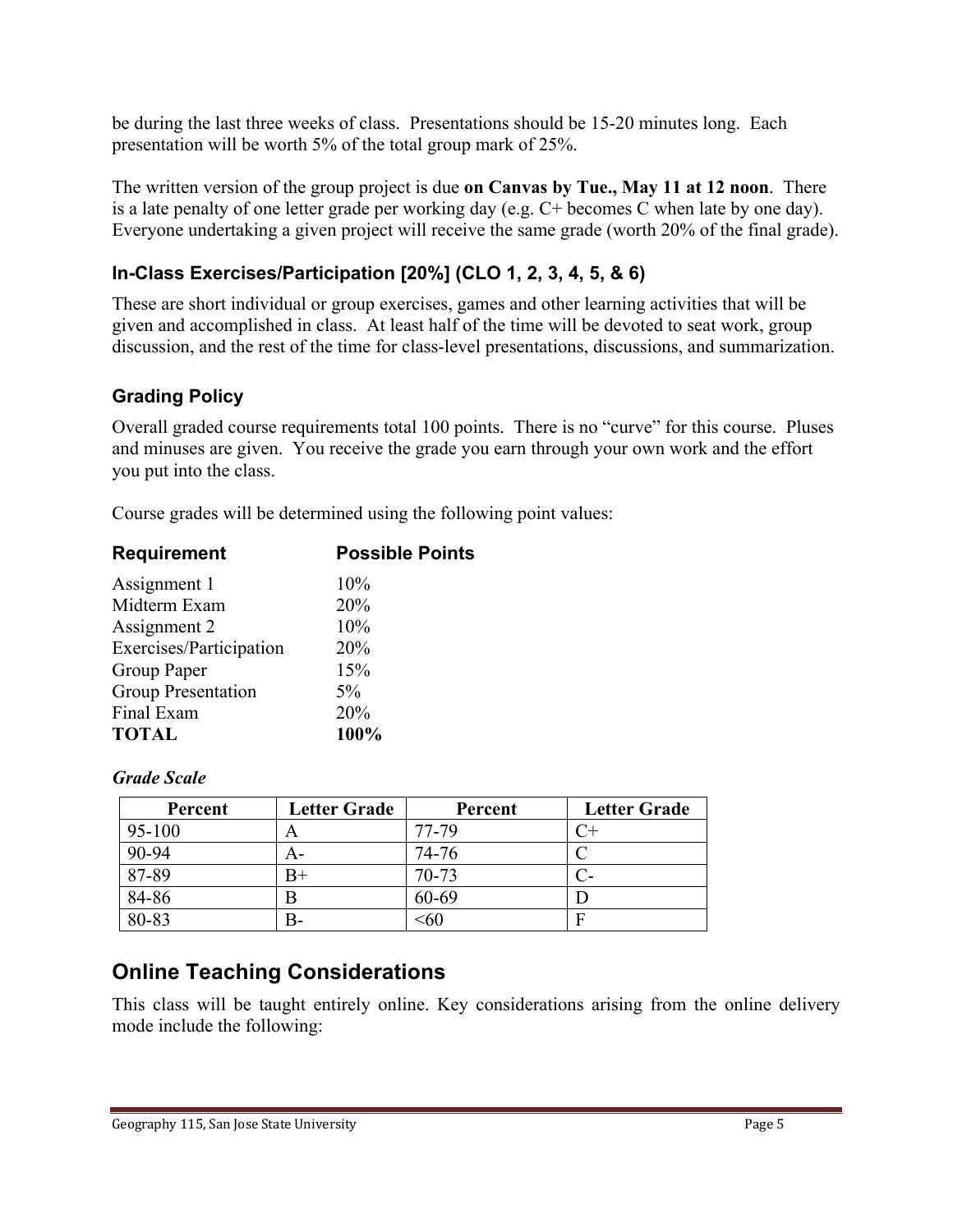- Students are required to have an electronic device (laptop, desktop or tablet) with a camera and built-in microphone. SJSU has a free equipment loan program available for students.
- Students are responsible for ensuring that they have access to reliable Wi-Fi during tests. If students are unable to have reliable Wi-Fi, they must inform the instructor, as soon as possible.
- Students are encouraged, but not required, to turn on their cameras in Zoom.
- We intend to record some classes and post them on Canvas. University policy  $(S12-7)$ requires consent from all individuals who will appear in a class recording. We will poll the class during our first session regarding consent to recording.
- Students are prohibited from recording class activities (including class lectures, office hours, advising sessions, etc.), distributing class recordings, or posting class recordings.

#### **Zoom Classroom Etiquette**

- **Mute Your Microphone:** To help keep background noise to a minimum, make sure you mute your microphone when you are not speaking.
- **Be Mindful of Background Noise and Distractions:** Find a quiet place to "attend" class, to the greatest extent possible.
	- o Avoid video setups where people may be walking behind you, people talking/making noise, etc.
	- o Avoid activities that could create additional noise, such as shuffling papers, listening to music in the background, etc.
- **Position Your Camera Properly:** Be sure your webcam is in a stable position and focused at eye level.
- **Limit Your Distractions/Avoid Multitasking:** You can make it easier to focus on the meeting by turning off notifications, closing or minimizing running apps, and putting your smartphone away (unless you are using it to access Zoom).
- **Use Appropriate Virtual Backgrounds:** If using a virtual background, it should be appropriate and professional and should NOT suggest or include content that is objectively offensive or demeaning.

# **Classroom Protocol**

Students are expected to arrive on time to class, be courteous to other students and the instructors and refrain from using a cell phone, texting and the internet in class, except as permitted by the instructors. If you need to be absent, please notify both instructors at your earliest convenience. I recognize that illness, personal emergencies and other legitimate conflicts may occur, however please remember that each class meeting represents a substantial fraction of the total course. Be sure to check with the instructors regarding any materials or information given out at the session you were absent from, and if possible, obtain class notes from a classmate.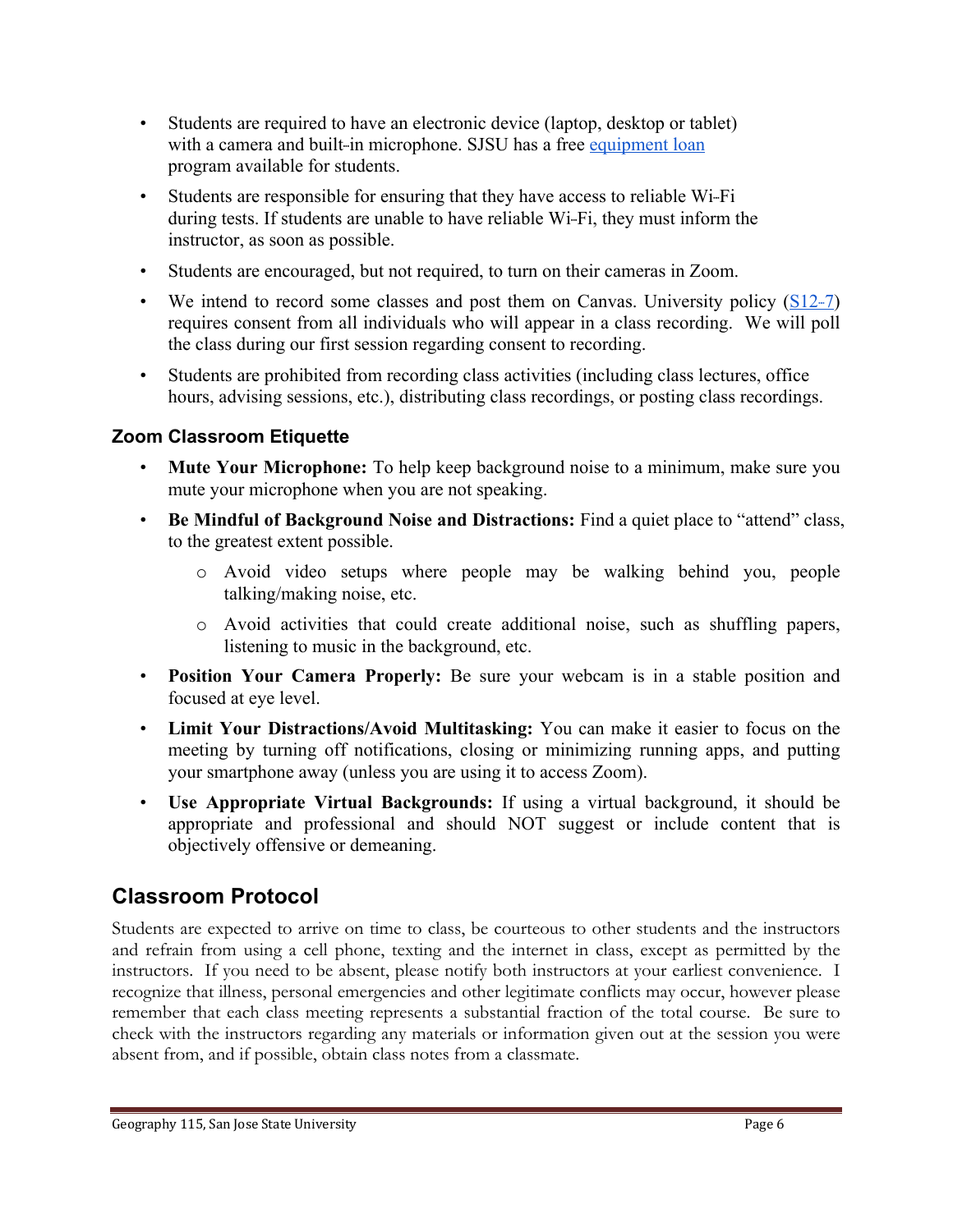### **University Policies**

Per University Policy S16-9, university-wide policy information relevant to all courses, such as academic integrity, accommodations, etc. will be available on Office of Graduate and Undergraduate Programs' Syllabus Information web page at http://www.sjsu.edu/gup/syllabusinfo/.

# **Academic Integrity Statement, Plagiarism, Citing Sources Properly**

SJSU's Policy on Academic Integrity states: "Your commitment, as a student, to learning is evidenced by your enrollment at San Jose State University." The University Academic Integrity Policy S07-2 at http://www.sjsu.edu/senate/docs/S07-2.pdf requires you to be honest in all your academic course work. Faculty members are required to report all infractions to the office of Student Conduct and Ethical Development. The Student Conduct and Ethical Development website is available at http://www.sjsu.edu/studentconduct/.

Plagiarism is the use of someone else's language, images, data, or ideas without providing proper attribution. It is a very serious offense both in the university and in your professional work. Plagiarism is both theft and lying--you have stolen someone else's ideas, and then have lied by implying that they are your own.

> **Plagiarism will lead to grade penalties and a record filed with the Office of Student Conduct and Ethical Development. In severe cases, students may also fail the course or even be expelled from the university.**

> **If you are unsure what constitutes plagiarism, it is your responsibility to make sure you clarify the issues before you hand in draft or final work.**

Learning when to cite a source (and when not to) is an art, not a science. However, here are some common examples of plagiarism that you should be careful to avoid:

- Using a sentence (or even a part of a sentence) that someone else wrote without identifying the language as a quote by putting the text in quote marks and referencing the source.
- Paraphrasing somebody else's theory or idea without referencing the source.
- Using a picture or table from a webpage or book without reference the source.
- Using data some other person or organization has collected without referencing the source.

The University of Indiana has developed a very helpful website with concrete examples about proper paraphrasing and quotation. See the following pages:

- Overview of plagiarism at www.indiana.edu/~istd/overview.html
- Examples of plagiarism at www.indiana.edu/~istd/examples.html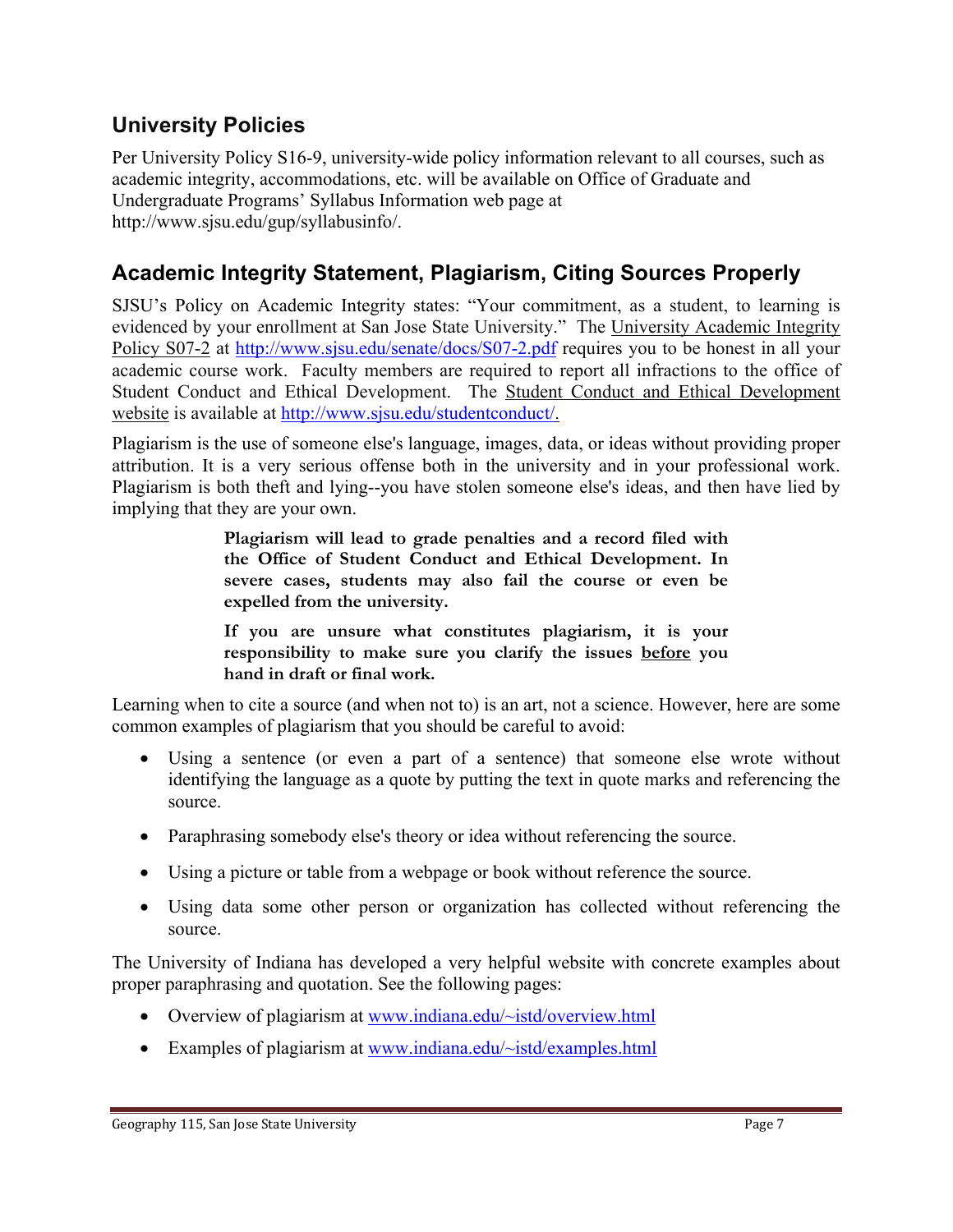• Plagiarism quiz at www.indiana.edu/~istd/test.html

If you still have questions, feel free to talk to the instructors personally. There is nothing wrong with asking for help, whereas even unintentional plagiarism is a serious offense.

#### **Citation style**

It is important to properly cite any references you use in your assignments. The Department of Urban and Regional Planning uses Kate Turabian's *A Manual for Writers of Research Papers, Theses, and Dissertations*, Eighth Edition (University of Chicago Press, 2013, ISBN: 978- 0226816388). Copies are available in the SJSU King Library. Additionally, the book is relatively inexpensive, and you may wish to purchase a copy. Please note that Turabian's book describes two systems for referencing materials: (1) "notes" (footnotes or endnotes), plus a corresponding bibliography, and (2) in-text parenthetical references, plus a corresponding reference list. In this class, students should use the second system, i.e., in-text parenthetical references.

# **Accommodation for Disabilities**

If you need course adaptations or accommodations because of a disability, or if you need to make special arrangements in case the building is evacuated, please make an appointment with the instructors as soon as possible, or see us during office hours. Presidential Directive 97-03 requires that students with disabilities requesting accommodations register with the Accessible Education Center or AEC (formerly known as the Disability Resource Center or DRC) to establish a record of their disability.

You can find information about the services SJSU offers to accommodate students with disabilities at the AEC website at www.aec.sjsu.edu.

# **Accommodation to Students' Religious Holidays**

San José State University shall provide accommodation on any graded class work or activities for students wishing to observe religious holidays when such observances require students to be absent from class. It is the responsibility of the student to inform the instructor, in writing, about such holidays before the add deadline at the start of each semester. If such holidays occur before the add deadline, the student must notify the instructor, in writing, at least three days before the date that he/she will be absent. It is the responsibility of the instructor to make every reasonable effort to honor the student request without penalty, and of the student to make up the work missed. See University Policy S14-7 at http://www.sjsu.edu/senate/docs/S14-7.pdf.

# **Consent for Recording of Class, Public Sharing of Instructor Material**

Common courtesy and professional behavior dictate that you notify someone when you are recording him/her. You must obtain the instructor's permission to make audio or video recordings in this class. Such permission allows the recordings to be used for your private, study purposes only. The recordings are the intellectual property of the instructor; you have not been given any rights to reproduce or distribute the material.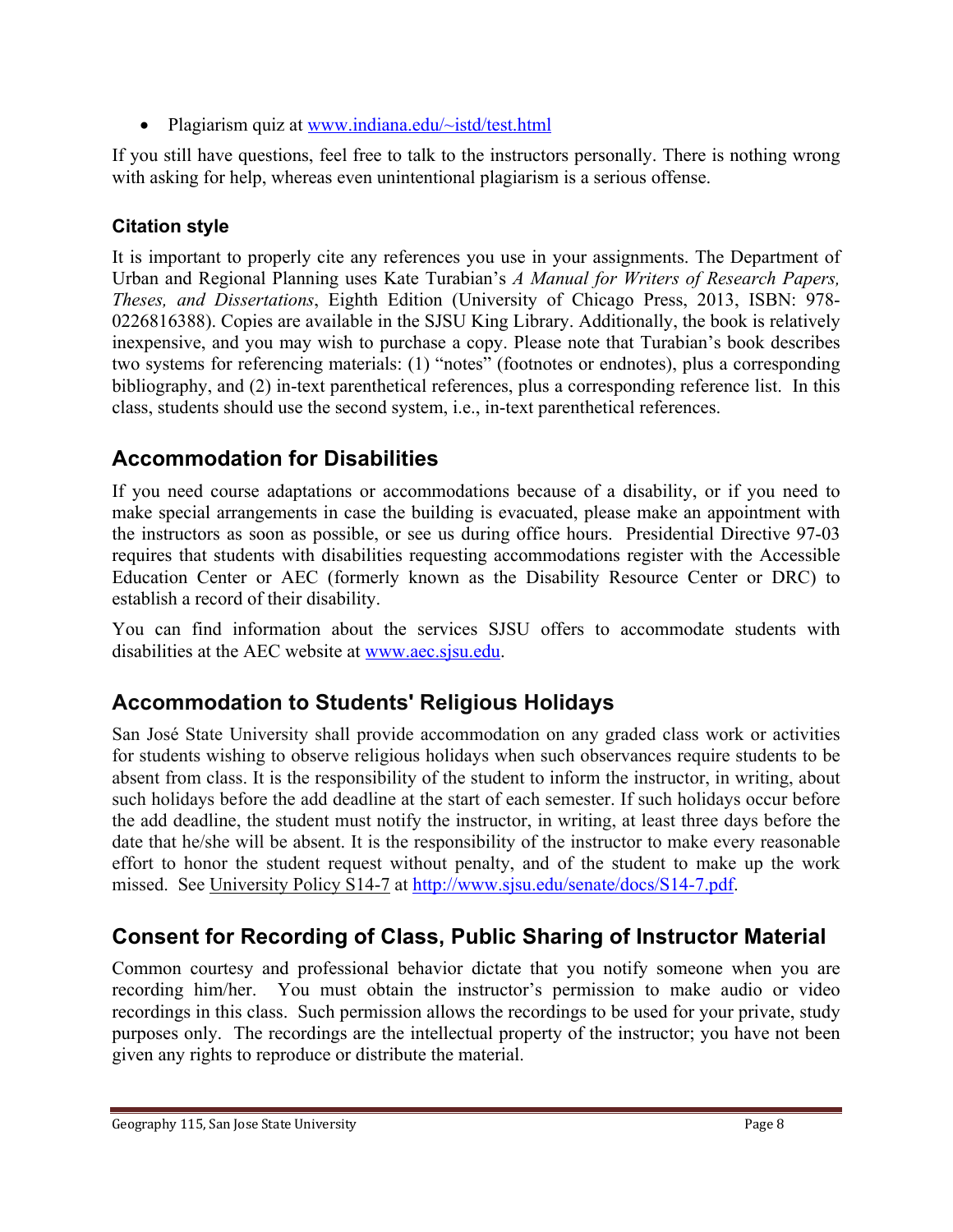### **Library Liaison**

The SJSU Library Liaison for the Urban and Regional Planning Department is Ms. Peggy Cabrera. If you have questions, you can contact her at:  $\frac{\text{peggy.cabrera}(a)$  s sulter 408-808-2034.

### **SJSU Writing Center**

The SJSU Writing Center is located in Room 126 in Clark Hall. It is staffed by professional instructors and upper-division or graduate-level writing specialists from each of the seven SJSU colleges. Our writing specialists have met a rigorous GPA requirement, and they are well trained to assist all students at all levels within all disciplines to become better writers. To make an appointment or refer to the numerous online resources offered through the Writing Center, visit the Writing Center website at http://www.sjsu.edu/writingcenter.

#### **SJSU Counseling and Psychological Services**

The SJSU Counseling and Psychological Services office is located on the corner of Seventh Street and San Fernando Street, in Room 201, Administration Building. Professional psychologists, social workers, and counselors are available to provide consultations on issues of student mental health, campus climate or psychological and academic issues on an individual, couple, or group basis. To schedule an appointment or learn more information, visit Counseling and Psychological Services website at http://www.sjsu.edu/counseling.

### **Dropping and Adding**

Students are responsible for understanding the policies and procedures about add/drop, grade forgiveness and related topics. Refer to the current semester's Catalog Policies section at https://catalog.sjsu.edu/content.php?catoid=2&navoid=98. Add/drop deadlines can be found on the current SJSU academic year calendar document on the SJSU Academic Calendars webpage at: https://www.sjsu.edu/provost/resources/academic-calendars/index.php. The Late Drop Policy is available at: https://www.sjsu.edu/aars/forms-resources/late-drops.php for undergraduate students and at: https://www.sjsu.edu/gape/forms/ for graduate students. All students should be aware of the current deadlines and penalties for dropping classes.

Information about the latest changes and news is available at the Advising Hub at http://www.sjsu.edu/advising/.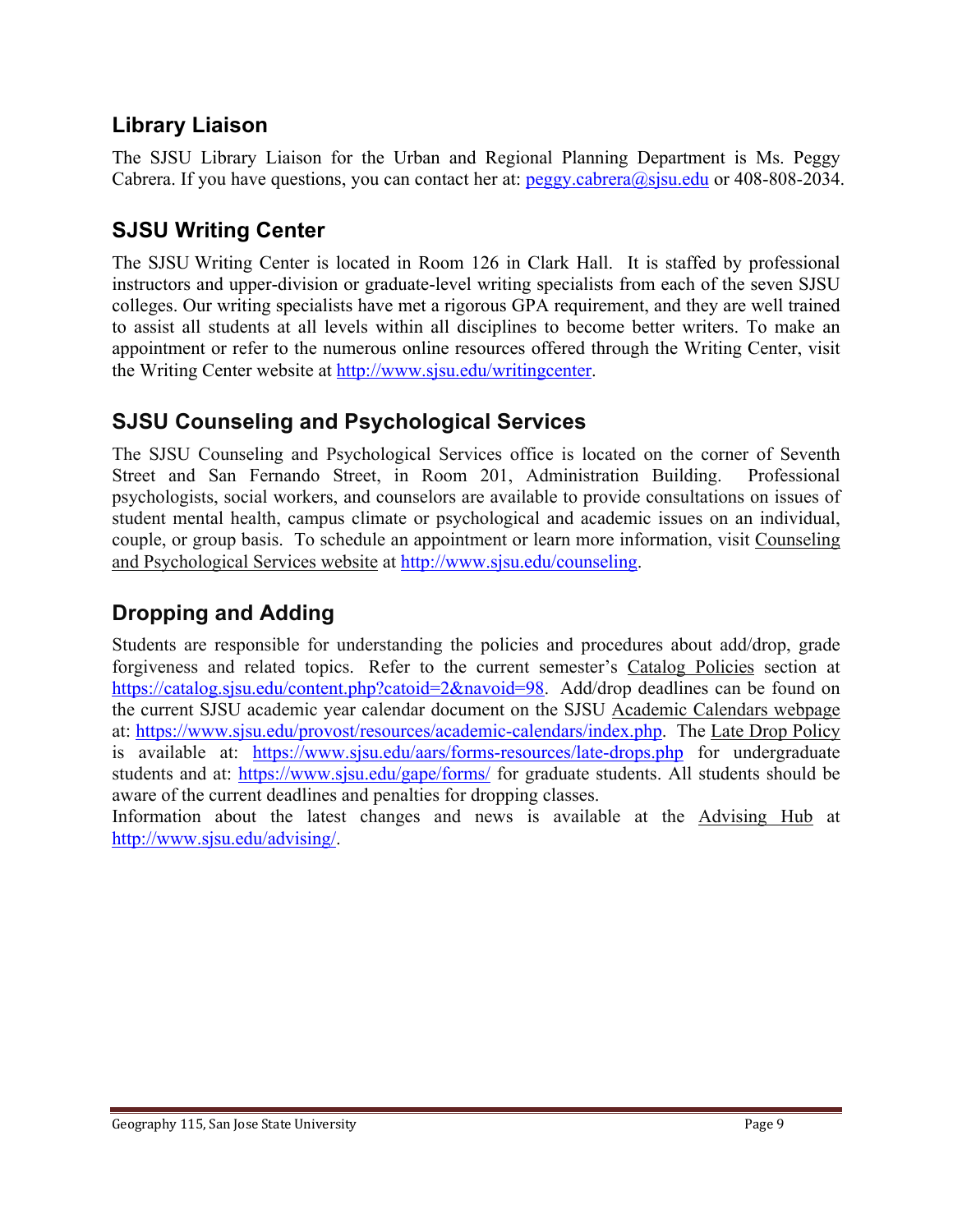#### **GEOG 115: Global Development Course Schedule**

| Week           | Date | <b>Topics, Readings, Assignments, Deadlines</b>                                                                                                                                                                                                                        |
|----------------|------|------------------------------------------------------------------------------------------------------------------------------------------------------------------------------------------------------------------------------------------------------------------------|
| 1              | 2/9  | Part I: What is Development and how do we measure it?<br>What is development to you? How do we measure development?                                                                                                                                                    |
|                |      | Assigned readings: Chapter 1 in Potter et. al., 2011                                                                                                                                                                                                                   |
| $\overline{2}$ | 2/16 | Geography of Development: Spatializing Development; Rich and Poor Worlds<br>Assigned Reading: Chapter 1 in Potter et. al., 2011                                                                                                                                        |
| $\overline{3}$ | 2/23 | Geography of Development: Spatializing Development; Rich and Poor Worlds<br>Assigned Reading: Chapter 1 in Potter et. al., 2011<br>Online documentary- Poverty, Inc.                                                                                                   |
| $\overline{4}$ | 3/2  | Colonialism, Hegemony and Colonialism, Legacies of Neocolonialism<br>Assigned Reading: Chapter 2 in Potter et al., 2011                                                                                                                                                |
| 5              | 3/9  | Colonialism, Hegemony and Colonialism, Colonialism and Neocolonialism<br>How have mercantile, industrial, late colonialism influenced development of<br>a world economic system? How is each phase similar and different?<br><b>DUE: Assignment 1</b>                  |
| 6              | 3/26 | Theories of Development: Introduction, Classical Theories of Development                                                                                                                                                                                               |
|                |      | Assigned reading: Chapter 3 in Potter et al., 2011.                                                                                                                                                                                                                    |
|                |      | BBC documentary - Kenya: No Easy Walk                                                                                                                                                                                                                                  |
| $\overline{7}$ | 3/23 | Theories of Development and Marx and Development Theory<br>Chapter 3 of Potter et al., 2011                                                                                                                                                                            |
|                |      | <b>DUE: Abstract for Group Project</b><br>Midterm distributed in class.                                                                                                                                                                                                |
|                | 3/30 | No class - Spring Break                                                                                                                                                                                                                                                |
| 8              | 4/6  | Radical Dependency Theory, World Systems Theory, Women in Development,<br><b>Alternative Theories</b>                                                                                                                                                                  |
|                |      | Assigned reading: Chapter 3 in Potter et al., 2011. Chapter 7 - In class<br>assignment distributed today.                                                                                                                                                              |
|                |      | DUE: Midterm exams in class today                                                                                                                                                                                                                                      |
| 10             | 4/13 | The Globalization Debate, Globalization and Economics, Globalization and<br>Culture; Globalization and Technology; Communications and Development<br>Assigned Reading: Chapter 4 in Potter et al., 2011<br>On-line documentary : Life and Debt and in-class discussion |